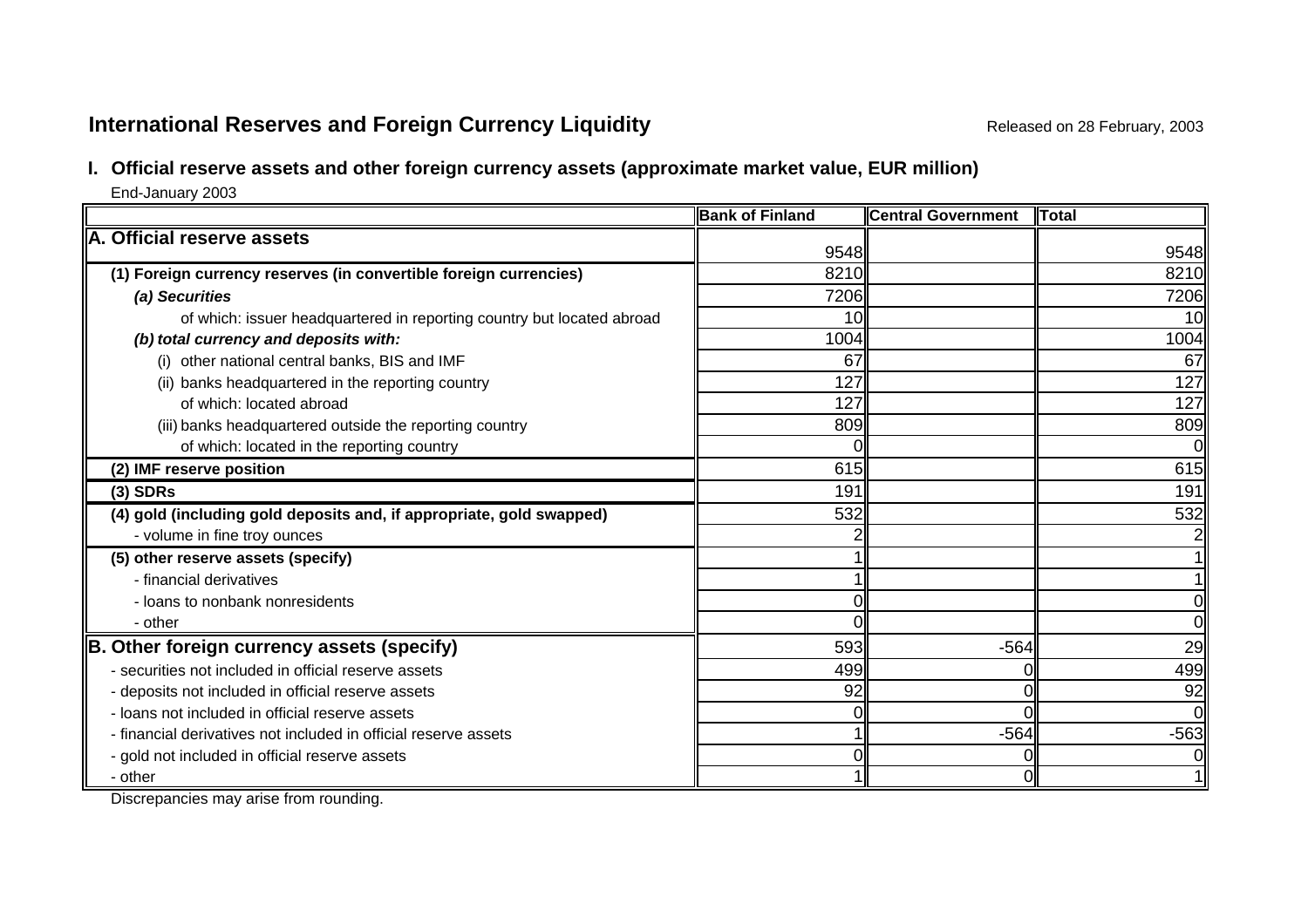#### **II. Predetermined short-term net drains on foreign currency assets (nominal value, EUR million)** End-January 2003

|    |                                                                                                                                                                          |           | <b>Bank of Finland</b>    |                  |                 | <b>Central Government</b>                                      |                           |                  |                                      | <b>Total</b>                               |                |                  |                            |                                                        |
|----|--------------------------------------------------------------------------------------------------------------------------------------------------------------------------|-----------|---------------------------|------------------|-----------------|----------------------------------------------------------------|---------------------------|------------------|--------------------------------------|--------------------------------------------|----------------|------------------|----------------------------|--------------------------------------------------------|
|    |                                                                                                                                                                          |           | <b>Maturity breakdown</b> |                  |                 |                                                                | <b>Maturity breakdown</b> |                  |                                      | <b>Maturity breakdown</b>                  |                |                  |                            |                                                        |
|    |                                                                                                                                                                          |           | (residual maturity)       |                  |                 | (residual maturity)                                            |                           |                  |                                      | (residual maturity)                        |                |                  |                            |                                                        |
|    |                                                                                                                                                                          |           | Total                     | Up to 1<br>month | 3 months 1 year | More than More than<br>1 month 3 months<br>and up to and up to | Total                     | Up to 1<br>month | 1 month 13 months<br>3 months 1 year | More than More than<br>and up to and up to | <b>Total</b>   | Up to 1<br>month | 1 month<br>3 months 1 year | More than More than<br>3 months<br>and up to and up to |
|    | Foreign currency loans, securities and deposits                                                                                                                          |           | 0                         |                  |                 |                                                                | $-4590$                   | $-327$           | $-2828$                              | $-1435$                                    | $-4590$        | $-327$           | $-2828$                    | $-1435$                                                |
|    | - outflows (-)                                                                                                                                                           | Principal | 0                         |                  |                 |                                                                | $-4018$                   | $-245$           | $-2663$                              | $-1110$                                    | $-4018$        | $-245$           | $-2663$                    | $-1110$                                                |
|    |                                                                                                                                                                          | Interest  | $\overline{0}$            |                  |                 |                                                                | $-572$                    | $-82$            | $-165$                               | $-325$                                     | $-572$         | $-82$            | $-165$                     | $-325$                                                 |
|    | - inflows $(+)$                                                                                                                                                          | Principal | $\Omega$                  |                  |                 |                                                                |                           |                  |                                      |                                            |                |                  |                            | $\overline{0}$                                         |
|    |                                                                                                                                                                          | Interest  | $\Omega$                  |                  |                 |                                                                |                           |                  |                                      |                                            |                |                  |                            |                                                        |
| 2. | Aggregate short and long positions in<br>forwards and futures in foreign currencies<br>vis-à-vis the domestic currency (including<br>the forward leg of cur-rency swaps) |           | 0                         |                  |                 |                                                                | 1591                      | 119              | 678                                  | 794                                        | 1591           | 119              | 678                        | 794                                                    |
|    | Short positions ( - )<br>(a)                                                                                                                                             |           | $\Omega$                  |                  | $\Omega$        |                                                                | $-211$                    | $-4$             | $-113$                               | $-94$                                      | $-211$         | $-4$             | $-113$                     | $-94$                                                  |
|    | (b)<br>Long positions $(+)$                                                                                                                                              |           | 0                         |                  |                 |                                                                | 1802                      | 123              | 791                                  | 888                                        | 1802           | 123              | 791                        | 888                                                    |
| 3. | Other (specify)                                                                                                                                                          |           | $-155$                    | $-155$           |                 |                                                                |                           |                  |                                      |                                            | $-155$         | $-155$           |                            | $\overline{0}$                                         |
|    | - outflows related to repos (-)                                                                                                                                          |           | $-155$                    | $-155$           |                 |                                                                |                           |                  |                                      |                                            | $-155$         | $-155$           |                            |                                                        |
|    | - inflows related to reverse repos (+)                                                                                                                                   |           | $\Omega$                  |                  |                 |                                                                |                           | $\sqrt{ }$       |                                      |                                            |                | $\Omega$         |                            | $\overline{0}$                                         |
|    | - trade credit (-)                                                                                                                                                       |           | 0                         |                  | 0               |                                                                |                           |                  |                                      |                                            |                | $\Omega$         |                            | $\overline{0}$                                         |
|    | - trade credit $(+)$                                                                                                                                                     |           | 0                         |                  |                 |                                                                |                           | $\mathcal{C}$    | $\Omega$                             |                                            | $\Omega$       | $\Omega$         |                            | $\overline{0}$                                         |
|    | - other accounts payable (-)                                                                                                                                             |           | 0                         |                  |                 |                                                                |                           |                  |                                      |                                            |                | 0                |                            |                                                        |
|    | - other accounts receivable (+)                                                                                                                                          |           | $\overline{0}$            |                  | 0               |                                                                |                           | $\Omega$         | 0                                    |                                            | $\overline{0}$ | $\overline{0}$   |                            |                                                        |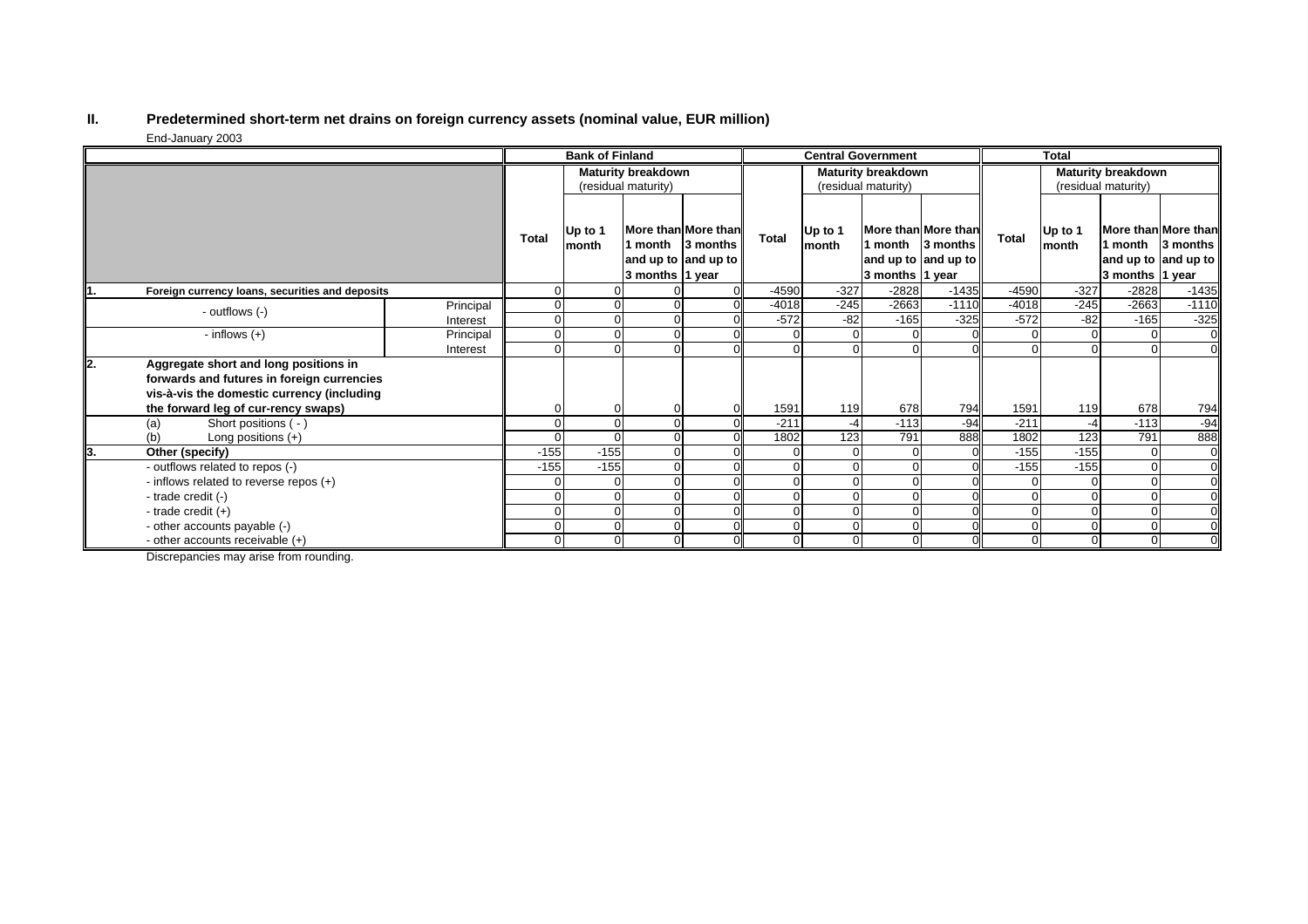## **III. Contingent short-term net drains on foreign currency assets (nominal value, EUR million)**

End-January 2003

|                                                                                                        | <b>Bank of Finland</b>    |                  |                                                                          | <b>Central Government</b> |                |                                       |                                                                          | <b>Total</b>              |                |                                       |                            |                                                        |
|--------------------------------------------------------------------------------------------------------|---------------------------|------------------|--------------------------------------------------------------------------|---------------------------|----------------|---------------------------------------|--------------------------------------------------------------------------|---------------------------|----------------|---------------------------------------|----------------------------|--------------------------------------------------------|
|                                                                                                        | <b>Maturity breakdown</b> |                  |                                                                          | <b>Maturity breakdown</b> |                |                                       |                                                                          | <b>Maturity breakdown</b> |                |                                       |                            |                                                        |
|                                                                                                        |                           |                  | (residual maturity, where applicable)                                    |                           |                | (residual maturity, where applicable) |                                                                          |                           |                | (residual maturity, where applicable) |                            |                                                        |
|                                                                                                        | Total                     | Up to 1<br>month | More than More than<br>1 month<br>and up to and up to<br>3 months 1 year | 3 months                  | <b>Total</b>   | Up to 1<br>month                      | More than More than<br>1 month<br>and up to and up to<br>3 months 1 year | 3 months                  | Total          | Up to 1<br>month                      | 1 month<br>3 months 1 year | More than More than<br>3 months<br>and up to and up to |
| Contingent liabilities in foreign currency                                                             | $\Omega$                  | $\overline{0}$   | $\Omega$                                                                 |                           | $\Omega$       | $\Omega$                              | $\Omega$                                                                 | 0                         | $\Omega$       | $\Omega$                              | 0                          | $\overline{0}$                                         |
| (a) Collateral guarantees on debt falling due within 1 year                                            | $\mathbf 0$               | $\mathbf 0$      | $\mathbf 0$                                                              |                           | $\overline{0}$ | $\mathbf 0$                           | $\Omega$                                                                 | $\mathbf 0$               | $\overline{0}$ | $\Omega$                              | $\mathbf 0$                | $\overline{0}$                                         |
| (b) Other contingent liabilities                                                                       | $\overline{0}$            | $\mathbf 0$      | $\Omega$                                                                 |                           | $\overline{0}$ | $\Omega$                              | $\Omega$                                                                 | $\Omega$                  | $\Omega$       | $\Omega$                              | $\overline{0}$             | $\overline{0}$                                         |
| $\overline{2}$ .<br>Foreign currency securities issued with<br>embedded options (puttable bonds)       | $\Omega$                  |                  |                                                                          |                           | $\Omega$       |                                       |                                                                          |                           | $\mathbf 0$    |                                       |                            |                                                        |
| 3.<br>Undrawn, unconditional credit lines provided by:                                                 | $\Omega$                  | $\overline{0}$   | $\Omega$                                                                 |                           | $\Omega$       | $\Omega$                              | $\Omega$                                                                 | $\Omega$                  | $\Omega$       | $\Omega$                              | 0                          | $\mathbf 0$                                            |
| (a) other national monetary authorities, BIS,                                                          |                           |                  |                                                                          |                           |                |                                       |                                                                          |                           |                |                                       |                            |                                                        |
| IMF, and other international organizations                                                             |                           | $\Omega$         | $\Omega$                                                                 |                           | 0              | C                                     |                                                                          | O                         | $\Omega$       | $\Omega$                              | $\Omega$                   | $\overline{O}$                                         |
| - other national monetary authorities $(+)$                                                            | $\Omega$                  | $\overline{0}$   | $\mathbf 0$                                                              |                           | 0              | $\mathbf 0$                           |                                                                          |                           | $\Omega$       | $\Omega$                              | 0                          | $\mathbf 0$                                            |
| - BIS $(+)$                                                                                            | $\Omega$                  | $\overline{0}$   | $\Omega$                                                                 |                           | $\overline{0}$ | $\Omega$                              |                                                                          | $\Omega$                  | $\Omega$       | $\Omega$                              | $\mathbf 0$                | οl                                                     |
| $-IMF (+)$                                                                                             | $\Omega$                  | $\Omega$         | $\Omega$                                                                 |                           | $\Omega$       | $\Omega$                              |                                                                          | $\Omega$                  | $\Omega$       | $\Omega$                              | $\mathbf 0$                | οl                                                     |
| (b) with banks and other financial institutions                                                        | $\Omega$                  | $\overline{0}$   | $\Omega$                                                                 |                           | $\Omega$       | $\Omega$                              |                                                                          | $\Omega$                  | $\Omega$       | $\Omega$                              | 0                          | $\overline{0}$                                         |
| (c) with banks and other financial institutions<br>headquartered in the reporting country $(+)$        | ∩                         | $\overline{0}$   | $\Omega$                                                                 |                           | 0              | $\Omega$                              |                                                                          | $\Omega$                  | $\Omega$       | $\Omega$                              | 0                          | οl                                                     |
| Undrawn, unconditional credit lines provided to:                                                       | $\Omega$                  | $\overline{0}$   | $\Omega$                                                                 |                           | $\Omega$       | $\Omega$                              | $\Omega$                                                                 | $\Omega$                  | $\Omega$       | $\Omega$                              | 0                          | $\overline{0}$                                         |
| (a) other national monetary authorities, BIS,<br>IMF, and other international organizations            |                           | $\overline{0}$   | ∩                                                                        |                           | $\Omega$       | $\Omega$                              |                                                                          | O                         | $\cap$         | $\Omega$                              | 0                          | $\overline{O}$                                         |
| - other national monetary authorities (-)                                                              | $\Omega$                  | $\mathbf 0$      | $\mathbf 0$                                                              |                           | $\Omega$       | $\Omega$                              | $\Omega$                                                                 | $\overline{0}$            | $\Omega$       | $\Omega$                              | $\mathbf 0$                | $\overline{0}$                                         |
| $-BIS$ (-)                                                                                             | $\Omega$                  | $\overline{0}$   | $\Omega$                                                                 |                           | $\overline{0}$ | $\Omega$                              | $\Omega$                                                                 | $\Omega$                  | $\Omega$       | $\Omega$                              | $\mathbf 0$                | οl                                                     |
| $-IMF(-)$                                                                                              | $\Omega$                  | $\overline{0}$   | $\Omega$                                                                 |                           | $\Omega$       | $\Omega$                              |                                                                          |                           | $\Omega$       | $\Omega$                              | 0                          | $\overline{0}$                                         |
| (b) banks and other financial institutions<br>headquartered in reporting country (- )                  |                           | $\overline{0}$   | $\Omega$                                                                 |                           | 0              | $\Omega$                              |                                                                          | $\Omega$                  | $\Omega$       | $\Omega$                              | 0                          | $\overline{0}$                                         |
| (c) banks and other financial institutions<br>headquartered outside the reporting country (-)          |                           | $\overline{0}$   | $\Omega$                                                                 |                           | 0              | 0                                     |                                                                          | $\Omega$                  | $\Omega$       | $\Omega$                              | $\Omega$                   | ΟI                                                     |
| Aggregate short and long positions of options<br>in foreign currencies vis-à-vis the domestic currency | $\Omega$                  | $\mathbf 0$      | $\Omega$                                                                 |                           | 0              | $\mathbf 0$                           |                                                                          | $\Omega$                  | $\mathbf 0$    | $\Omega$                              | 0                          | οl                                                     |
| (a) Short positions                                                                                    | $\Omega$                  | $\overline{0}$   | $\Omega$                                                                 |                           | $\Omega$       | $\Omega$                              |                                                                          | $\Omega$                  | $\Omega$       | $\Omega$                              | $\mathbf 0$                | $\overline{0}$                                         |
| (i) Bought puts                                                                                        | $\Omega$                  | $\overline{0}$   | $\Omega$                                                                 |                           | $\overline{0}$ | $\Omega$                              | $\Omega$                                                                 | $\Omega$                  | $\Omega$       | $\Omega$                              | 0                          | $\mathbf 0$                                            |
| (ii) Written calls                                                                                     | $\Omega$                  | $\overline{0}$   | $\mathbf 0$                                                              |                           | $\overline{0}$ | $\Omega$                              | $\Omega$                                                                 | $\Omega$                  | $\Omega$       | $\Omega$                              | $\mathbf 0$                | $\overline{0}$                                         |
| (b) Long positions                                                                                     | $\Omega$                  | $\mathbf 0$      | $\mathbf 0$                                                              |                           | $\overline{0}$ | $\mathbf 0$                           | $\Omega$                                                                 | $\mathbf 0$               | $\Omega$       | $\Omega$                              | $\overline{0}$             | $\overline{O}$                                         |
| (i) Bought calls                                                                                       | $\Omega$                  | $\overline{0}$   | $\mathbf 0$                                                              |                           | $\overline{0}$ | $\mathbf 0$                           | $\Omega$                                                                 | $\Omega$                  | $\Omega$       | $\Omega$                              | $\overline{0}$             | $\mathbf 0$                                            |
| (ii) Written puts                                                                                      | $\Omega$                  | $\Omega$         | $\Omega$                                                                 |                           | $\Omega$       | $\Omega$                              | $\Omega$                                                                 | $\Omega$                  | $\Omega$       | $\Omega$                              | $\Omega$                   | $\mathbf 0$                                            |